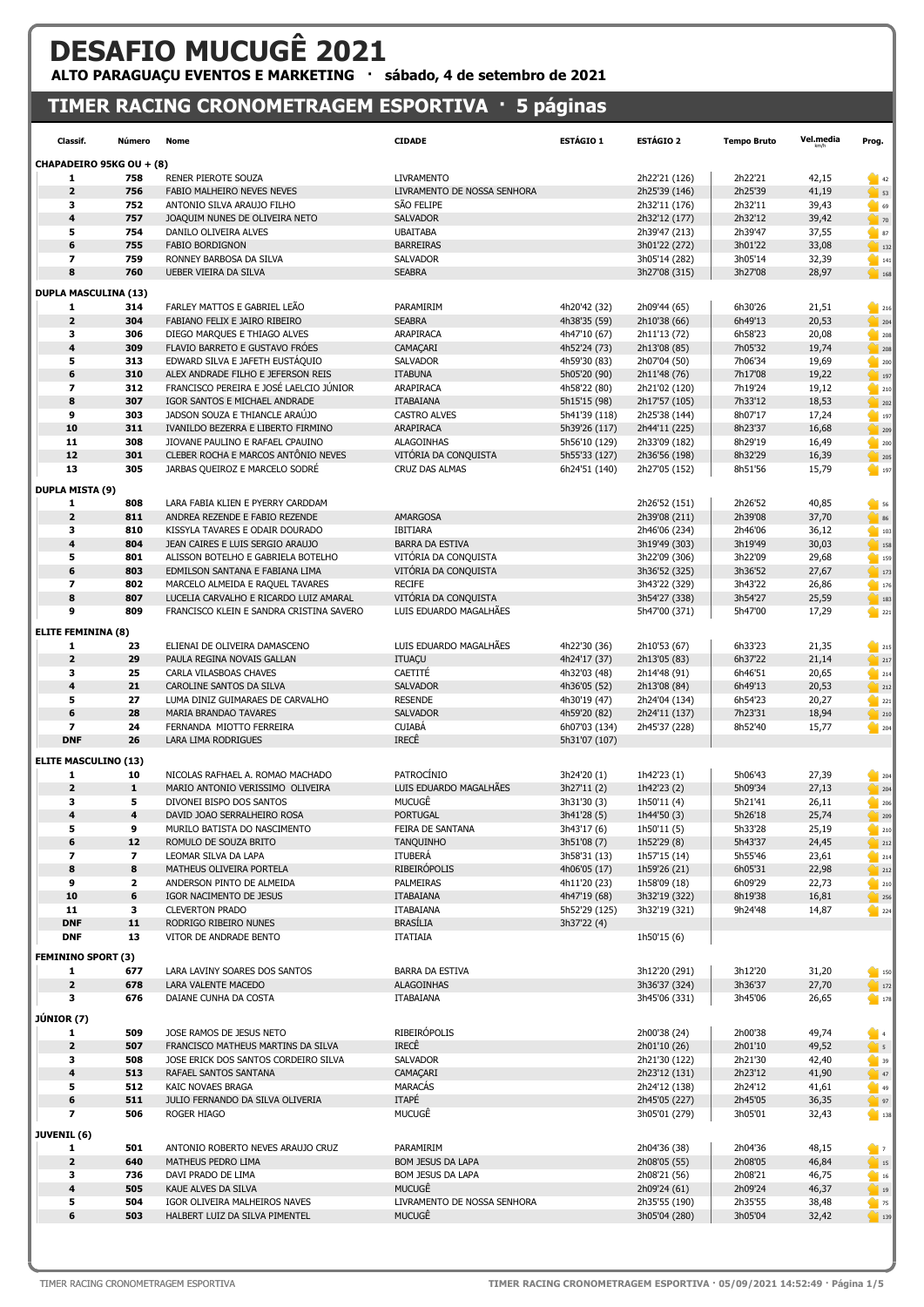| Classif.                            | Número     | Nome                                                            | <b>CIDADE</b>                           | ESTÁGIO 1 | <b>ESTÁGIO 2</b>               | <b>Tempo Bruto</b> | Vel.media      | Prog.                                                                                                                                                                  |
|-------------------------------------|------------|-----------------------------------------------------------------|-----------------------------------------|-----------|--------------------------------|--------------------|----------------|------------------------------------------------------------------------------------------------------------------------------------------------------------------------|
| MASCULINO SPORT 19 - 29 (24)        |            |                                                                 |                                         |           |                                |                    |                |                                                                                                                                                                        |
| 1                                   | 537        | TIERRY ALEXANDRE DOS SANTOS GOMES                               | CAMAÇARI                                |           | 1h58'42 (20)                   | 1h58'42            | 50,55          | $\blacksquare$                                                                                                                                                         |
| $\overline{\mathbf{2}}$             | 527        | <b>MATHEUS SANTOS ROCHA</b>                                     | MUCUGÊ                                  |           | 2h04'14 (37)                   | 2h04'14            | 48,30          |                                                                                                                                                                        |
| 3                                   | 536        | TIAGO OLIVEIRA                                                  | MUCUGÊ                                  |           | 2h07'26 (51)                   | 2h07'26            | 47,08          | $\bigcirc$ 12                                                                                                                                                          |
| 4                                   | 530        | NOEL DE SOUZA SANTOS                                            | <b>LIVRAMENTO</b>                       |           | 2h16'01 (97)                   | 2h16'01            | 44,11          | 25                                                                                                                                                                     |
| 5<br>6                              | 539        | VINICIUS GALINDO DA SILVA LEITE                                 | <b>BARRA DA ESTIVA</b>                  |           | 2h17'52 (104)                  | 2h17'52            | 43,52          | 29                                                                                                                                                                     |
| $\overline{\mathbf{z}}$             | 538<br>531 | VICTOR AQUINO RAMOS<br>NOGLAS DE ARAUJO VIEIRA                  | <b>SEABRA</b><br>PIATÃ                  |           | 2h19'01 (109)<br>2h22'29 (128) | 2h19'01<br>2h22'29 | 43,16<br>42,11 | $\frac{1}{2}$ 32<br>44                                                                                                                                                 |
| 8                                   | 524        | KAULI FREIRE MOURA                                              | <b>CRUZ DAS ALMAS</b>                   |           | 2h23'01 (130)                  | 2h23'01            | 41,95          | 46                                                                                                                                                                     |
| 9                                   | 519        | DEIVEID MAGNUM FERNANDES SANTANA                                | <b>BONINAL</b>                          |           | 2h24'05 (136)                  | 2h24'05            | 41,64          | 48                                                                                                                                                                     |
| 10                                  | 535        | TAYLON EMANUEL SOUZA SILVA                                      | MUCUGÊ                                  |           | 2h25'39 (145)                  | 2h25'39            | 41,19          | 52                                                                                                                                                                     |
| 11                                  | 517        | BRUNO DO NASCIMENTO ALEXANDRIA                                  | <b>SALVADOR</b>                         |           | 2h28'18 (157)                  | 2h28'18            | 40,46          | $\bullet$ 60                                                                                                                                                           |
| 12                                  | 525        | LEONARDO OLIVEIRA DE MORAIS                                     | <b>ITABERABA</b>                        |           | 2h29'59 (164)                  | 2h29'59            | 40,00          | $\begin{array}{ c c }\n\hline\n\end{array}$ 63                                                                                                                         |
| 13                                  | 520        | DENILSON FERREIRA OLIVEIRA                                      | SALVADOR                                |           | 2h31'32 (170)                  | 2h31'32            | 39,60          | 66                                                                                                                                                                     |
| 14                                  | 526        | MARCION AUGUSTO N. GALVAO FILHO                                 | FEIRA DE SANTANA                        |           | 2h32'59 (181)                  | 2h32'59            | 39,22          | $\bigcirc$ 71                                                                                                                                                          |
| 15                                  | 528        | MAURO VINICIUS SILVA MACHADO                                    | <b>LIVRAMENTO</b>                       |           | 2h36'26 (193)                  | 2h36'26            | 38,35          | $\frac{1}{2}$ 77                                                                                                                                                       |
| 16<br>17                            | 534<br>541 | RODRIGO DE ALMEIDA MACIEL<br>WESLLEY MATHEUS SOUZA CAIRES       | <b>BREJÕES</b><br>LIVRAMENTO DO BRUMADO |           | 2h38'21 (204)<br>2h38'37 (205) | 2h38'21<br>2h38'37 | 37,89<br>37,83 | $\begin{array}{ c c } \hline \text{ } & 81 \\ \hline \end{array}$                                                                                                      |
| 18                                  | 518        | DANILO PRATA DE CASTRO                                          | <b>SALVADOR</b>                         |           | 2h51'32 (252)                  | 2h51'32            | 34,98          | 82<br>$\bigcup_{118}$                                                                                                                                                  |
| 19                                  | 521        | ELUAN SILVA SANTOS                                              | LIVRAMENTO DE NOSSA SENHORA             |           | 3h04'26 (277)                  | 3h04'26            | 32,53          | $\frac{1}{2}$ 136                                                                                                                                                      |
| 20                                  | 540        | <b>WELISON NOVAIS SILVA</b>                                     | <b>MUCUGÊ</b>                           |           | 3h18'25 (299)                  | 3h18'25            | 30,24          | $\frac{1}{2}$ 156                                                                                                                                                      |
| 21                                  | 515        | ANDRE LUIS SANTOS NOVAIS                                        | MUCUGÊ                                  |           | 3h18'35 (300)                  | 3h18'35            | 30,21          | $\frac{157}{2}$                                                                                                                                                        |
| 22                                  | 762        | ISMAEL ROCHA SANTOS                                             | <b>MUCUGÊ</b>                           |           | 3h22'11 (307)                  | 3h22'11            | 29,68          | 160                                                                                                                                                                    |
| 23                                  | 516        | ANTONIO FERNANDO QUEIROZ V. SANTANA                             | <b>SALVADOR</b>                         |           | 3h55'24 (339)                  | 3h55'24            | 25,49          | $\begin{array}{ c c c }\n\hline\n\textbf{184}\n\end{array}$                                                                                                            |
| 24                                  | 514        | ADIEL DOS SANTOS FRANCA                                         | <b>SALVADOR</b>                         |           | 4h25'00 (347)                  | 4h25'00            | 22,64          | $\begin{array}{ c c c }\n\hline\n\text{192}\n\end{array}$                                                                                                              |
| <b>MASCULINO SPORT 30 - 39 (46)</b> |            |                                                                 |                                         |           |                                |                    |                |                                                                                                                                                                        |
| 1                                   | 566        | JOSEMAR OLIVEIRA PESSOA                                         | DOM BASILIO                             |           | 1h59'57 (22)                   | 1h59'57            | 50,02          | $\bigcirc$ 2                                                                                                                                                           |
| $\overline{\mathbf{2}}$             | 546        | ALEXANDRE ALVES MARTINS                                         | <b>MUCUGÊ</b>                           |           | 2h00'15 (23)                   | 2h00'15            | 49,90          | $\sum_{i=1}^{n}$                                                                                                                                                       |
| 3                                   | 572        | LEONARDO MASCARENHAS LIMA DE ARGOLO                             | FEIRA DE SANTANA                        |           | 2h06'26 (43)                   | 2h06'26            | 47,46          | $\bullet$ 8                                                                                                                                                            |
| 4                                   | 580        | NAPOLEAO BARROS SANTOS                                          | ITIRUÇU                                 |           | 2h06'27 (44)                   | 2h06'27            | 47,45          | $\bullet$                                                                                                                                                              |
| 5                                   | 575        | MARCIO BARROS RODRIGUES                                         | <b>SEABRA</b>                           |           | 2h06'45 (46)                   | 2h06'45            | 47,34          | $\begin{array}{ c c c c c }\n\hline\n\textbf{10} & \textbf{10}\n\end{array}$                                                                                           |
| 6                                   | 563        | IVAN DE SOUZA LIMA                                              | <b>SALVADOR</b>                         |           | 2h06'52 (47)                   | 2h06'52            | 47,29          | $\begin{array}{ c c c }\n\hline\n\text{11}\n\end{array}$                                                                                                               |
| $\overline{\mathbf{z}}$<br>8        | 581<br>556 | NATANAEL CAIRES DOS SANTOS<br>FILLIPE SOUZA SANTOS C DE ARAUJOS | LIVRAMENTO DO BRUMADO<br>SANTO ESTEVÃO  |           | 2h08'27 (57)                   | 2h08'27<br>2h09'16 | 46,71<br>46,42 | $\bullet$ 17                                                                                                                                                           |
| 9                                   | 551        | DIEGO SERGIO RODRIGUES                                          | <b>SEABRA</b>                           |           | 2h09'16 (59)<br>2h09'33 (64)   | 2h09'33            | 46,31          | $\begin{array}{ c c c }\n\hline\n\text{18}\n\end{array}$<br>$\frac{1}{20}$ 20                                                                                          |
| 10                                  | 543        | ADENISSON LISBOA DE ARAUJO                                      | <b>RIBEIRÓPOLIS</b>                     |           | 2h12'35 (82)                   | 2h12'35            | 45,25          | $\bigcirc$ 21                                                                                                                                                          |
| 11                                  | 542        | ADAUTRO SOUZA ALMEIDA JUNIOR                                    | SANTO ESTEVÃO                           |           | 2h15'50 (96)                   | 2h15'50            | 44,17          | 24                                                                                                                                                                     |
| 12                                  | 548        | DANIEL MAGALHAES WOGEL COELHO                                   | <b>ITABERABA</b>                        |           | 2h16'05 (98)                   | 2h16'05            | 44,09          | $\frac{1}{26}$ 26                                                                                                                                                      |
| 13                                  | 569        | KLEITON CAIRES SILVA                                            | DOM BASILIO                             |           | 2h17'24 (102)                  | 2h17'24            | 43,67          | 28                                                                                                                                                                     |
| 14                                  | 564        | JOSE FERNANDO SOUZA                                             | <b>LAGARTO</b>                          |           | 2h18'21 (106)                  | 2h18'21            | 43,37          | $\bigcirc$ 30                                                                                                                                                          |
| 15                                  | 578        | MARCOS SILVA SANTANA                                            | PIATÃ                                   |           | 2h18'52 (107)                  | 2h18'52            | 43,21          | $\bigcirc$ 31                                                                                                                                                          |
| 16                                  | 558        | GEORGE AMERICO DE SOUZA PEREIRA                                 | <b>LIVRAMENTO</b>                       |           | 2h20'00 (112)                  | 2h20'00            | 42,86          | 34                                                                                                                                                                     |
| 17                                  | 591        | VINICIUS RODRIGUES DA SILVA                                     | SANTO ESTEVÃO                           |           | 2h20'08 (115)                  | 2h20'08            | 42,82          | $\overline{\phantom{1}}$ 35                                                                                                                                            |
| 18<br>19                            | 560<br>552 | <b>GERSON ALMEIDA NETO</b><br>EDIVALDO COSTA DE JESUS           | PIATÃ                                   |           | 2h20'27 (116)                  | 2h20'27<br>2h22'26 | 42,72          | $\bigcirc$ 36                                                                                                                                                          |
| 20                                  | 592        | <b>VITOR PINA KROGER</b>                                        | ITIRUÇU<br><b>SALVADOR</b>              |           | 2h22'26 (127)<br>2h22'57 (129) | 2h22'57            | 42,12<br>41,97 | $\bigcirc$ 43<br>15                                                                                                                                                    |
| 21                                  | 584        | ROBINSON CARMO DA ROCHA JUNIOR                                  | SANTO ESTEVÃO                           |           | 2h24'18 (139)                  | 2h24'18            | 41,58          | 50                                                                                                                                                                     |
| 22                                  | 547        | CASSIO VIDAL RESENDE                                            | <b>LIVRAMENTO</b>                       |           | 2h25'21 (142)                  | 2h25'21            | 41,28          | $\frac{1}{2}$ 51                                                                                                                                                       |
| 23                                  | 582        | PABLO MALHEIRO NEVES                                            | <b>LIVRAMENTO</b>                       |           | 2h27'07 (153)                  | 2h27'07            | 40,78          | 57                                                                                                                                                                     |
| 24                                  | 559        | GEORGE LUIS VENAS FIGUEIREDO ROCHA                              | SANTO ESTEVÃO                           |           | 2h27'25 (155)                  | 2h27'25            | 40,70          | 58                                                                                                                                                                     |
| 25                                  | 571        | LEONARDO MACHADO BANDEIRA                                       | CAMAÇARI                                |           | 2h31'50 (173)                  | 2h31'50            | 39,52          | 68                                                                                                                                                                     |
| 26                                  | 586        | THIAGO BRITO DA SILVA                                           | VITÓRIA DA CONQUISTA                    |           | 2h35'17 (189)                  | 2h35'17            | 38,64          | $\frac{1}{2}$ 74                                                                                                                                                       |
| 27                                  | 549        | DANILO DA SILVA REGO                                            | <b>LIVRAMENTO</b>                       |           | 2h36'21 (192)                  | 2h36'21            | 38,38          | 76                                                                                                                                                                     |
| 28                                  | 565        | JOSE NILTON ARAUJO NASCIMENTO                                   | <b>BONINAL</b>                          |           | 2h39'07 (210)                  | 2h39'07            | 37,71          | 85                                                                                                                                                                     |
| 29<br>30                            | 574<br>567 | LUIZ MIGUEL SANTOS BARRETO<br>JULIANO ALVES DA SILVA SOUZA      | AMARGOSA<br><b>LIVRAMENTO</b>           |           | 2h43'08 (223)<br>2h46'01 (231) | 2h43'08<br>2h46'01 | 36,78<br>36,14 | 95                                                                                                                                                                     |
| 31                                  | 568        | KLEBER MOREIRA ARAUJO SOUZA                                     | <b>SALVADOR</b>                         |           | 2h46'19 (235)                  | 2h46'19            | 36,08          | $\begin{array}{ c c c c c }\n\hline\n\text{100} & \text{100}\n\end{array}$<br>$\begin{array}{ c c c c c }\n\hline\n\textbf{104} & \textbf{104} \\ \hline\n\end{array}$ |
| 32                                  | 576        | MARCOS DE SOUSA ALVES                                           | FEIRA DE SANTANA                        |           | 2h46'35 (236)                  | 2h46'35            | 36,02          | $\frac{1}{2}$ 105                                                                                                                                                      |
| 33                                  | 587        | THIEGO CARVALHO A. DE PAIVA PITOMBO                             | FEIRA DE SANTANA                        |           | 2h48'44 (242)                  | 2h48'44            | 35,56          | $\begin{array}{ c c c }\n\hline\n\textbf{110}\n\end{array}$                                                                                                            |
| 34                                  | 554        | EUVALDO FERREIRA DOS SANTOS NETO                                | FEIRA DE SANTANA                        |           | 2h48'50 (243)                  | 2h48'50            | 35,54          | $\frac{1}{2}$ 111                                                                                                                                                      |
| 35                                  | 545        | ALEX JACKSON COSTA FREIRE                                       | <b>SALVADOR</b>                         |           | 2h50'44 (248)                  | 2h50'44            | 35,14          | $\blacksquare$ 115                                                                                                                                                     |
| 36                                  | 553        | EMERSON SOUZA ARAUJO                                            | <b>SALVADOR</b>                         |           | 2h53'03 (257)                  | 2h53'03            | 34,67          | $\bigcup_{121}$                                                                                                                                                        |
| 37                                  | 555        | FELIPE SEGUNDO FLICK PORTO                                      | SALVADOR                                |           | 2h53'05 (258)                  | 2h53'05            | 34,67          | $\blacksquare$ 122                                                                                                                                                     |
| 38                                  | 561        | HENRIQUE ROSARIO SANTANA                                        | FEIRA DE SANTANA                        |           | 2h55'21 (266)                  | 2h55'21            | 34,22          | $\bigcirc$ 129                                                                                                                                                         |
| 39<br>40                            | 585<br>544 | SOSTENES SOUZA DE OLIVEIRA<br><b>ALAN PASSOS</b>                | XIQUE-XIQUE<br><b>SALVADOR</b>          |           | 3h03'30 (275)<br>3h05'18 (284) | 3h03'30<br>3h05'18 | 32,70<br>32,38 | $\blacksquare$ 134                                                                                                                                                     |
| 41                                  | 579        | MARIO LIMA ARAUJO                                               | SALVADOR                                |           | 3h25'29 (313)                  | 3h25'29            | 29,20          | $\bigcirc$ 143<br>166                                                                                                                                                  |
| 42                                  | 590        | VICTOR LAPA MALHEIRO                                            | CAETITÉ                                 |           | 3h25'58 (314)                  | 3h25'58            | 29,13          | $\frac{1}{2}$ 167                                                                                                                                                      |
| 43                                  | 550        | DEIVISSON MIRANDA MENEZES                                       | <b>SALVADOR</b>                         |           | 3h28'17 (317)                  | 3h28'17            | 28,81          | $\begin{array}{ c c c }\n\hline\n\text{169}\n\end{array}$                                                                                                              |
| 44                                  | 764        | STEVENS DE SOUZA BORGES                                         | CRUZ DAS ALMAS                          |           | 3h53'10 (336)                  | 3h53'10            | 25,73          | $\frac{181}{2}$                                                                                                                                                        |
| 45                                  | 765        | DIOGO RODRIGUES MEDRADO                                         | SALVADOR                                |           | 3h53'11 (337)                  | 3h53'11            | 25,73          | $\begin{array}{ c c c }\n\hline\n\textbf{182}\n\end{array}$                                                                                                            |
| 46                                  | 588        | TIAGO SILVEIRA DA COSTA                                         | <b>BUERAREMA</b>                        |           | 5h22'15 (363)                  | 5h22'15            | 18,62          | $\frac{1}{2}$ 210                                                                                                                                                      |
| MASCULINO SPORT 40 - 49 (40)<br>1   | 598        | ARQUIMEDES DOS SANTOS NASCIMENTO                                | SALVADOR                                |           | 2h07'30 (52)                   | 2h07'30            | 47,06          | $\blacksquare$ 13                                                                                                                                                      |
| $\mathbf 2$                         | 617        | GEDSON SILVA NASCIMENTO COELHO                                  | CAMAÇARI                                |           | 2h07'54 (54)                   | 2h07'54            | 46,91          | $\begin{array}{ c c c }\n\hline\n\end{array}$ 14                                                                                                                       |
| 3                                   | 627        | JUAREZ DOMINGOS DOS SANTOS                                      | <b>IBICOARA</b>                         |           | 2h13'38 (86)                   | 2h13'38            | 44,90          | 22                                                                                                                                                                     |
| 4                                   | 630        | LEONARDO APARECIDO                                              | <b>LIVRAMENTO</b>                       |           | 2h13'48 (88)                   | 2h13'48            | 44,84          | $\begin{array}{ c c c }\n\hline\n23\n\end{array}$                                                                                                                      |
| 5                                   | 594        | ADAO NOVAES SILVA                                               | MUCUGÊ                                  |           | 2h17'03 (100)                  | 2h17'03            | 43,78          | 27                                                                                                                                                                     |
| 6                                   | 607        | JOSENILO CLAYTON CARVALHO MARQUES                               | LUIS EDUARDO MAGALHÃES                  |           | 2h19'59 (111)                  | 2h19'59            | 42,86          | $\frac{1}{2}$ 33                                                                                                                                                       |
| 7                                   | 610        | DIRCEU ALVES MOREIRA                                            | PIATÃ                                   |           | 2h20'43 (118)                  | 2h20'43            | 42,64          | $\frac{1}{2}$ 37                                                                                                                                                       |
| 8                                   | 604        | CARLOS HENRIQUE ROCHA OLIVEIRA                                  | <b>BONINAL</b>                          |           | 2h20'59 (119)                  | 2h20'59            | 42,56          | $\begin{array}{ c c }\n\hline\n\end{array}$ 38                                                                                                                         |
| 9                                   | 620        | GUSTAVO LIMA MAGALHAES FERREIRA                                 | <b>ITABERABA</b>                        |           | 2h22'15 (123)                  | 2h22'15            | 42,18          | 10                                                                                                                                                                     |
| 10                                  | 600<br>605 | BRUNO FERREIRA MAIA                                             | AMARGOSA                                |           | 2h25'59 (148)                  | 2h25'59            | 41,10          | $\bigcirc$ 54                                                                                                                                                          |
| 11<br>12                            | 608        | CASSIO XAVIER BARROS<br>CLEITON ALVES DE SOUZA CARMO            | <b>SEABRA</b><br><b>SEABRA</b>          |           | 2h26'25 (149)<br>2h27'41 (156) | 2h26'25<br>2h27'41 | 40,98<br>40,63 | 55<br>59                                                                                                                                                               |
| 13                                  | 624        | JORGE LUIS GUIMARAES DOS SANTOS                                 | <b>SALVADOR</b>                         |           | 2h28'56 (162)                  | 2h28'56            | 40,29          | 62                                                                                                                                                                     |
| 14                                  | 625        | JOSE CELIO DO CARMO ABREU                                       | RIACHO DE SANTANA                       |           | 2h30'42 (166)                  | 2h30'42            | 39,81          | 64                                                                                                                                                                     |
|                                     |            |                                                                 |                                         |           |                                |                    |                |                                                                                                                                                                        |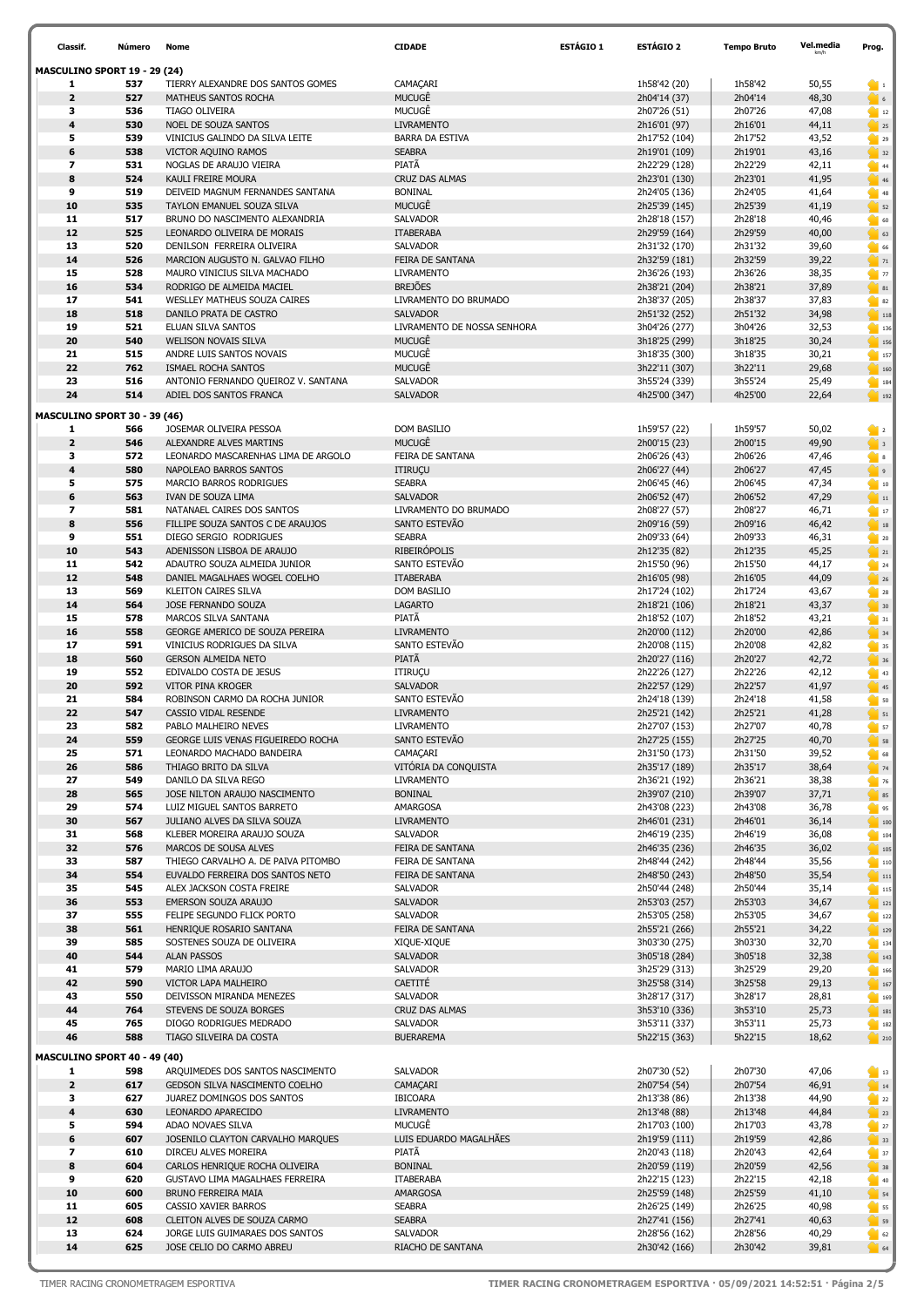| Classif.                           | Número     | Nome                                                             | <b>CIDADE</b>                             | <b>ESTÁGIO 1</b>             | <b>ESTÁGIO 2</b>               | <b>Tempo Bruto</b> | Vel.media      | Prog.                                                                                |
|------------------------------------|------------|------------------------------------------------------------------|-------------------------------------------|------------------------------|--------------------------------|--------------------|----------------|--------------------------------------------------------------------------------------|
| MASCULINO SPORT 40 - 49 (contínua) |            |                                                                  |                                           |                              |                                |                    |                |                                                                                      |
| 15                                 | 644        | YURI DE MELO ALVES                                               | <b>ALAGOINHAS</b>                         |                              | 2h31'36 (171)                  | 2h31'36            | 39,58          | 67                                                                                   |
| 16                                 | 599        | BRENO SILVERIO MEIRA A. DE ALCANTARA                             | <b>LIVRAMENTO</b>                         |                              | 2h33'56 (185)                  | 2h33'56            | 38,98          | $\bigcirc$ 73                                                                        |
| 17                                 | 626        | JOSINALDO DOS SANTOS CRUZ                                        | <b>ITABAIANA</b>                          |                              | 2h37'02 (200)                  | 2h37'02            | 38,21          | 79                                                                                   |
| 18                                 | 614        | <b>EZILTON RAMOS LUZ</b>                                         | <b>LIVRAMENTO</b>                         |                              | 2h38'52 (207)                  | 2h38'52            | 37,77          | 84                                                                                   |
| 19                                 | 596        | ANDRE LUIZ RIBEIRO DE ARAUJO                                     | FEIRA DE SANTANA                          |                              | 2h40'36 (214)                  | 2h40'36            | 37,36          | $\bullet$ 88                                                                         |
| 20                                 | 632        | MARCIO JOSE SILVA DOS SANTOS                                     | CANDEIAS                                  |                              | 2h40'49 (216)                  | 2h40'49            | 37,31          | $\begin{array}{ c c c }\n\hline\n\end{array}$ 90                                     |
| 21                                 | 634        | MOACIR MARTINS DE SOUZA                                          | PIATÃ                                     |                              | 2h40'50 (217)                  | 2h40'50            | 37,31          | $\blacksquare$ 91                                                                    |
| 22                                 | 616        | FABIO TEIXEIRA DE ALMEIDA                                        | <b>SALVADOR</b>                           |                              | 2h42'17 (222)                  | 2h42'17            | 36,97          | $\frac{1}{2}$ 94                                                                     |
| 23                                 | 618        | GUERINO ANTONIO DE SOUZA                                         | <b>JACOBINA</b>                           |                              | 2h45'56 (229)                  | 2h45'56            | 36,16          | 1 98                                                                                 |
| 24                                 | 609        | DIOLENO REGIS FERREIRA                                           | CAMAÇARI                                  |                              | 2h46'02 (232)                  | 2h46'02            | 36,14          | $\begin{array}{ c c c }\n\hline\n\text{101}\n\end{array}$                            |
| 25                                 | 622        | JONATAS VILAS BOAS DOS SANTOS                                    | VITÓRIA DA CONQUISTA                      |                              | 2h49'49 (246)                  | 2h49'49            | 35,33          | $\blacksquare$ 113                                                                   |
| 26                                 | 623        | JORGE LUIS CORDEIRO SILVA                                        | <b>SALVADOR</b>                           |                              | 2h51'00 (250)                  | 2h51'00            | 35,09          | $\frac{1}{2}$ 116                                                                    |
| 27                                 | 628        | KLEBER DE SANTANA RIBEIRO                                        | SANTO ANTÔNIO DE JESUS                    |                              | 2h54'10 (261)                  | 2h54'10            | 34,45          | $\bigcirc$ 125                                                                       |
| 28                                 | 635        | NELIO FERREIRA NEVES                                             | <b>PETROLINA</b>                          |                              | 2h54'50 (265)                  | 2h54'50            | 34,32          | 128                                                                                  |
| 29                                 | 641        | SERGIO ANDRADE COSTA                                             | <b>SALVADOR</b>                           |                              | 2h57'47 (267)                  | 2h57'47            | 33,75          | $\begin{array}{ c c c }\n\hline\n\textbf{130}\n\end{array}$                          |
| 30                                 | 621        | JOHN MAYCON ALVES DE OLIVEIRA                                    | VITÓRIA DA CONQUISTA                      |                              | 3h02'16 (274)                  | 3h02'16            | 32,92          | $\vert$ 133                                                                          |
| 31                                 | 613        | ELIFAZ FERREIRA SILVA                                            | VITÓRIA DA CONQUISTA                      |                              | 3h05'06 (281)                  | 3h05'06            | 32,41          | $\begin{array}{ c c c }\n\hline\n\text{140}\n\end{array}$                            |
| 32                                 | 639        | PAULO SERGIO ARGOLO BOMFIM                                       | <b>SALVADOR</b>                           |                              | 3h10'58 (288)                  | 3h10'58            | 31,42          | $\bigcirc$ 147                                                                       |
| 33                                 | 602        | CARLOS ALBERTO SILVA OLIVEIRA                                    | <b>ITANHEM</b>                            |                              | 3h14'52 (294)                  | 3h14'52            | 30,79          | $\blacksquare$ 152                                                                   |
| 34<br>35                           | 763<br>595 | LUCIANO DE DEUS SILVA                                            | VITÓRIA DA CONQUISTA                      |                              | 3h22'53 (308)                  | 3h22'53            | 29,57          | $\bigcirc$ 161                                                                       |
| 36                                 | 619        | ALEXANDRE ZACARIAS FRAGA                                         | SALVADOR                                  |                              | 3h31'08 (319)                  | 3h31'08            | 28,42          | $\frac{1}{2}$ 170                                                                    |
| 37                                 | 597        | GUNTHER AUGUSTO SANTOS TAVEIRAS<br>ANDRE MACHADO TELLES DA SILVA | <b>SALVADOR</b>                           |                              | 3h31'15 (320)                  | 3h31'15            | 28,40          | $\frac{1}{2}$ 171                                                                    |
| 38                                 | 633        | MARCOS SALOMAO MOSCARDINI                                        | SALVADOR<br><b>ITABUNA</b>                |                              | 4h06'36 (340)                  | 4h06'36            | 24,33          | $\begin{array}{ c c c }\n\hline\n\text{185}\n\end{array}$                            |
| 39                                 | 612        | EDUARDO SOUZA AGUIAR                                             | LIVRAMENTO DO BRUMADO                     |                              | 4h20'55 (345)                  | 4h20'55<br>4h44'35 | 23,00<br>21,08 | 190                                                                                  |
| 40                                 | 642        | SIETON SOARES FERNANDES                                          | <b>PETROLINA</b>                          |                              | 4h44'35 (355)<br>4h53'54 (357) | 4h53'54            | 20,42          | 200<br>202                                                                           |
|                                    |            |                                                                  |                                           |                              |                                |                    |                |                                                                                      |
| <b>MASCULINO SPORT 50+ (28)</b>    |            |                                                                  |                                           |                              |                                |                    |                |                                                                                      |
| 1                                  | 651        | DULCELIO WILDSON SOUZA DE SANTANA                                | TANQUE NOVO                               |                              | 2h22'18 (124)                  | 2h22'18            | 42,16          | $\begin{array}{ c c c }\n\hline\n\text{41}\n\end{array}$                             |
| $\overline{2}$                     | 646        | ALVINO MELQUIDES DE ARAUJO                                       | <b>PETROLINA</b>                          |                              | 2h28'48 (161)                  | 2h28'48            | 40,32          | $\bigcirc$ 61                                                                        |
| з                                  | 670        | NILSON ANTONIO RODRIGUES REMEDI                                  | LAURO DE FREITAS                          |                              | 2h37'18 (202)                  | 2h37'18            | 38,14          | $\bullet$ 80                                                                         |
| 4                                  | 669        | MARCOS ANDREFISON SANTANA LUZ                                    | <b>ITAETÉ</b>                             |                              | 2h40'37 (215)                  | 2h40'37            | 37,36          | $\begin{array}{ c c } \hline \textbf{39} \\ \hline \end{array}$                      |
| 5                                  | 657        | GILSON ANGELO CRUZ OLIVEIRA                                      | PARAMIRIM                                 |                              | 2h45'58 (230)                  | 2h45'58            | 36,15          | 99                                                                                   |
| 6                                  | 674        | RUGLES TRANCHESI RUBIO                                           | <b>SALVADOR</b>                           |                              | 2h46'05 (233)                  | 2h46'05            | 36,13          | $\frac{10}{2}$ 102                                                                   |
| $\overline{\phantom{a}}$           | 666        | MANOEL MESSIAS SANTOS                                            | <b>TOBIAS BARRETO</b>                     |                              | 2h47'00 (238)                  | 2h47'00            | 35,93          | 107                                                                                  |
| 8                                  | 649        | BECKENBAUER GOMES AGUIAR                                         | VITÓRIA DA CONQUISTA                      |                              | 2h48'05 (241)                  | 2h48'05            | 35,70          | $\begin{array}{ c c c c c }\n\hline\n\text{109} & \text{109} \\ \hline\n\end{array}$ |
| 9                                  | 659        | HELDER GERARDO MEIRA                                             | LIVRAMENTO DE NOSSA SENHORA               |                              | 2h50'20 (247)                  | 2h50'20            | 35,23          | $\blacksquare$ 114                                                                   |
| 10                                 | 663        | JOSE HEBERT CARRERA CASTRO                                       | SANTA TEREZINHA                           |                              | 2h51'01 (251)                  | 2h51'01            | 35,08          | $\begin{array}{ c c c }\n\hline\n\text{117}\n\end{array}$                            |
| 11                                 | 648        | ANTONIVAL MELQUIADES DE ARAUJO                                   | PETROLINA                                 |                              | 2h52'26 (254)                  | 2h52'26            | 34,80          | $\begin{array}{ c c c }\n\hline\n\textbf{115}\n\end{array}$                          |
| 12                                 | 653        | EDISON JOSE SANTOS NOVAES                                        | MUCUGÊ                                    |                              | 2h53'17 (259)                  | 2h53'17            | 34,63          | $\frac{1}{2}$ 123                                                                    |
| 13                                 | 654        | EDVALDO BOMFIM FILHO                                             | SALVADOR                                  |                              | 2h53'47 (260)                  | 2h53'47            | 34,53          | $\blacksquare$ 124                                                                   |
| 14                                 | 647        | ANTONIO FRANCISCO DE ALMEIDA FILHO                               | <b>JEQUIÉ</b>                             |                              | 2h54'14 (262)                  | 2h54'14            | 34,44          | 126                                                                                  |
| 15                                 | 652        | EDILSON LEITE LIMA                                               | PETROLINA                                 |                              | 2h54'48 (264)                  | 2h54'48            | 34,32          | $\frac{127}{2}$                                                                      |
| 16<br>17                           | 658        | HEBERT EMILIO CARRERA CASTRO                                     | <b>SALVADOR</b>                           |                              | 2h58'46 (269)                  | 2h58'46            | 33,56          | $\big $ 131                                                                          |
|                                    | 672        | PEDRO QUEIROZ JUNIOR                                             | PETROLINA                                 |                              | 3h03'42 (276)                  | 3h03'42            | 32,66          | $\blacksquare$ 135                                                                   |
| 18                                 | 665        | LUCIO JOSE SANTOS JUNIOR                                         | <b>SALVADOR</b>                           |                              | 3h09'28 (287)                  | 3h09'28            | 31,67          | $\begin{array}{ c c c }\n\hline\n\text{146}\n\end{array}$                            |
| 19<br>20                           | 673<br>645 | ROBERTO ARAUJO CRUZ                                              | PARAMIRIM<br><b>SALVADOR</b>              |                              | 3h14'23 (293)                  | 3h14'23<br>3h15'57 | 30,87          | $\blacksquare$ 151                                                                   |
| 21                                 | 655        | ADILSON DA SILVA SANTOS<br><b>FABIO MELO</b>                     | SALVADOR                                  |                              | 3h15'57 (296)                  | 3h16'13            | 30,62<br>30,58 | $\frac{1}{2}$ 153                                                                    |
| 22                                 | 656        | <b>GERALDO GOES</b>                                              | <b>SALVADOR</b>                           |                              | 3h16'13 (297)                  | 3h25'01            |                | 154                                                                                  |
| 23                                 | 675        | VALDEVINO CARDOSO                                                | CAETITÉ                                   |                              | 3h25'01 (311)<br>3h43'42 (330) | 3h43'42            | 29,27<br>26,82 | 164                                                                                  |
| 24                                 | 660        | <b>HERMES CARVALHO</b>                                           | CAMAÇARI                                  |                              | 4h11'55 (342)                  | 4h11'55            | 23,82          | $\frac{1}{2}$ 177<br> 187                                                            |
| 25                                 | 650        | CLAUDIO MARCELO MATOS GUIMARAES                                  | SALVADOR                                  |                              | 4h15'25 (343)                  | 4h15'25            | 23,49          | $\frac{1}{2}$ 188                                                                    |
| 26                                 | 661        | JACKSON ROCHA DOS SANTOS                                         | <b>SALVADOR</b>                           |                              | 4h37'42 (351)                  | 4h37'42            | 21,61          | $\begin{array}{ c c c }\n\hline\n\text{196}\n\end{array}$                            |
| 27                                 | 662        | JOSE AUGUSTO SANTANA                                             | ITABAIANA                                 |                              | 4h44'35 (354)                  | 4h44'35            | 21,08          | 199                                                                                  |
| 28                                 | 667        | MARCELO LADEIA DE ALMEIDA                                        | <b>ITABUNA</b>                            |                              | 4h45'55 (356)                  | 4h45'55            | 20,99          | $\frac{1}{201}$ 201                                                                  |
|                                    |            |                                                                  |                                           |                              |                                |                    |                |                                                                                      |
| <b>MASTER A FEMININA (12)</b>      |            |                                                                  |                                           |                              |                                |                    |                |                                                                                      |
| 1                                  | 690        | MARTA LAIS GARCES DE OLIVEIRA                                    | ITIRUÇU                                   |                              | 2h38'49 (206)                  | 2h38'49            | 37,78          | $\begin{array}{ c c }\n\hline\n\end{array}$ 83                                       |
| $\overline{\mathbf{2}}$            | 687        | MARAYZA RIBEIRO                                                  | <b>SALVADOR</b>                           |                              | 2h44'46 (226)                  | 2h44'46            | 36,42          | 96                                                                                   |
| 3                                  | 688        | MARGARIDA TRINDADE DE OLIVEIRA NEVES                             | LIVRAMENTO DE NOSSA SENHORA               |                              | 2h52'44 (256)                  | 2h52'44            | 34,74          | $\bigcup_{i=1}^{\infty} 120$                                                         |
| 4                                  | 691        | MAYARA FERNANDA CARVALHO S. PRADO                                | <b>ITABAIANA</b>                          |                              | 3h05'16 (283)                  | 3h05'16            | 32,39          | $\begin{array}{ c c c }\n\hline\n\end{array}$ 142                                    |
| 5<br>6                             | 694        | SIMONE GONCALVES DA SILVA SILVA                                  | <b>ITABERABA</b>                          |                              | 3h11'02 (289)                  | 3h11'02            | 31,41          | 148                                                                                  |
| $\overline{\phantom{a}}$           | 689<br>683 | MARIA SONIA BARBOSA COSTA<br>JOELINE CAIRES SOAREA               | SANTA TERESINHA<br>LUIZ EDUARDO MAGALHÃES |                              | 3h11'10 (290)                  | 3h11'10<br>3h16'26 | 31,39<br>30,54 | $\begin{array}{ c c c }\n\hline\n\text{149}\n\end{array}$                            |
| 8                                  | 682        | ANDREIA FRAGA                                                    | <b>ITABERABA</b>                          |                              | 3h16'26 (298)<br>4h08'49 (341) | 4h08'49            | 24,11          | $\blacksquare$ 155                                                                   |
| 9                                  | 696        | LUCIANA PINHEIRO                                                 | LUIS EDUARDO MAGALHÃES                    |                              | 4h20'44 (344)                  | 4h20'44            | 23,01          | $\frac{1}{2}$ 186                                                                    |
| 10                                 | 685        | JULIANA PINA MENDONCA                                            | <b>SALVADOR</b>                           |                              | 4h42'10 (353)                  | 4h42'10            | 21,26          | 189                                                                                  |
| 11                                 | 693        | ROBERTA MACHADO SANTOS                                           | XIQUE-XIQUE                               |                              | 5h05'16 (359)                  | 5h05'16            | 19,65          | $\frac{1}{2}$ 198<br>204                                                             |
| 12                                 | 681        | DENISE DE JESUS LEMOS FERREIRA                                   | XIQUE-XIQUE                               |                              | 5h45'18 (370)                  | 5h45'18            | 17,38          | 220                                                                                  |
|                                    |            |                                                                  |                                           |                              |                                |                    |                |                                                                                      |
| <b>MASTER A1 (17)</b>              |            |                                                                  |                                           |                              |                                |                    |                |                                                                                      |
| 1                                  | 50         | DANIEL SILVEIRA PATENTE                                          | ARACATU                                   | 3h55'47 (11)                 | 1h54'52 (10)                   | 5h50'39            | 23,96          | 212                                                                                  |
| $\overline{2}$                     | 64         | <b>UELTON LIMA</b>                                               | MUCUGÊ                                    | 3h55'52 (12)                 | 1h57'26 (15)                   | 5h53'18            | 23,78          | $\frac{1}{213}$                                                                      |
| з                                  | 56         | JOSE ELENILDO DA SILVA                                           | ALAGOINHAS                                | 4h09'25 (21)                 | 1h57'37 (16)                   | 6h07'02            | 22,89          | 205                                                                                  |
| 4                                  | 51         | DOUGLASS SOUZA MATA                                              | PARAMIRIM                                 | 4h05'43 (16)                 | 2h01'30 (28)                   | 6h07'13            | 22,87          | 215                                                                                  |
| 5                                  | 52         | EDNALDO DAMACENA CARDOSO                                         | AMARGOSA                                  | 4h24'26 (38)                 | 2h05'06 (40)                   | 6h29'32            | 21,56          | 208                                                                                  |
| 6                                  | 63         | SILVIO MARCOS ALMEIDA RODRIGUES                                  | <b>ITABAIANA</b>                          | 4h26'40 (42)                 | 2h08'51 (58)                   | 6h35'31            | 21,24          | $\frac{1}{2}$ 211                                                                    |
| $\overline{\phantom{a}}$           | 58         | LUAN FERREIRA ALMEIDA                                            | <b>JEQUIE</b>                             | 4h51'55 (72)                 | 2h04'44 (39)                   | 6h56'39            | 20,16          | $\blacksquare$ 197                                                                   |
| 8<br>9                             | 53         | EDUARDO PINTO DE ALMEIDA<br>ALDENILTON SANTOS BARBOSA            | <b>SEABRA</b><br><b>MILAGRES</b>          | 4h45'38 (65)                 | 2h11'43 (73)                   | 6h57'21            | 20,13          | 207                                                                                  |
| 10                                 | 45<br>48   | JOÃO PAULO VIRGENS CRISPE JR                                     | BOM JESUS DA LAPA                         | 4h46'04 (66)<br>4h36'49 (54) | 2h15'02 (92)<br>2h28'23 (158)  | 7h01'06<br>7h05'12 | 19,95<br>19,76 | 212<br>$\bigcirc$ 226                                                                |
| 11                                 | 55         | JANISSON DE JESUS MOTA                                           | <b>ITABAIANA</b>                          | 5h12'34 (93)                 | 2h15'33 (95)                   | 7h28'07            | 18,75          | 203                                                                                  |
| 12                                 | 47         | ARTUR GOMES SANTOS                                               | <b>SALVADOR</b>                           | 5h28'18 (103)                | 2h32'14 (178)                  | 8h00'32            | 17,48          | $\frac{1}{2}$ 207                                                                    |
| 13                                 | 57         | KENNY RANGEL VASCONCELOS LIMA                                    | ITABAIANA                                 | 5h54'09 (126)                | 2h36'58 (199)                  | 8h31'07            | 16,43          | 204                                                                                  |
| 14                                 | 62         | PEDRO HENRIQUE MIRANDA NEIVA                                     | <b>SALVADOR</b>                           | 7h03'18 (152)                | 2h52'36 (255)                  | 9h55'54            | 14,10          | $\frac{1}{200}$                                                                      |
| 15                                 | 60         | MOISES SOUZA DE OLIVEIRA PAIM                                    | SÃO GONÇALO DOS CAMPOS                    | 7h10'37 (154)                | 3h15'26 (295)                  | 10h26'03           | 13,42          | 203                                                                                  |
| 16                                 | 54         | HARLAN RODRIGO FERREIRA DA SILVA                                 | <b>SALVADOR</b>                           | 7h04'32 (153)                | 3h37'06 (326)                  | 10h41'38           | 13,09          | $\overline{\phantom{1}}$ 207                                                         |
| 17                                 | 61         | PABLO SALVADOR GOMES FERRAZ                                      | CANINDE DE SÃO FRANCISCO                  | 7h25'54 (158)                | 3h20'27 (305)                  | 10h46'21           | 13,00          | 203                                                                                  |

TIMER RACING CRONOMETRAGEM ESPORTIVA TIMER RACING CRONOMETRAGEM ESPORTIVA · 05/09/2021 14:52:53 · Página 3/5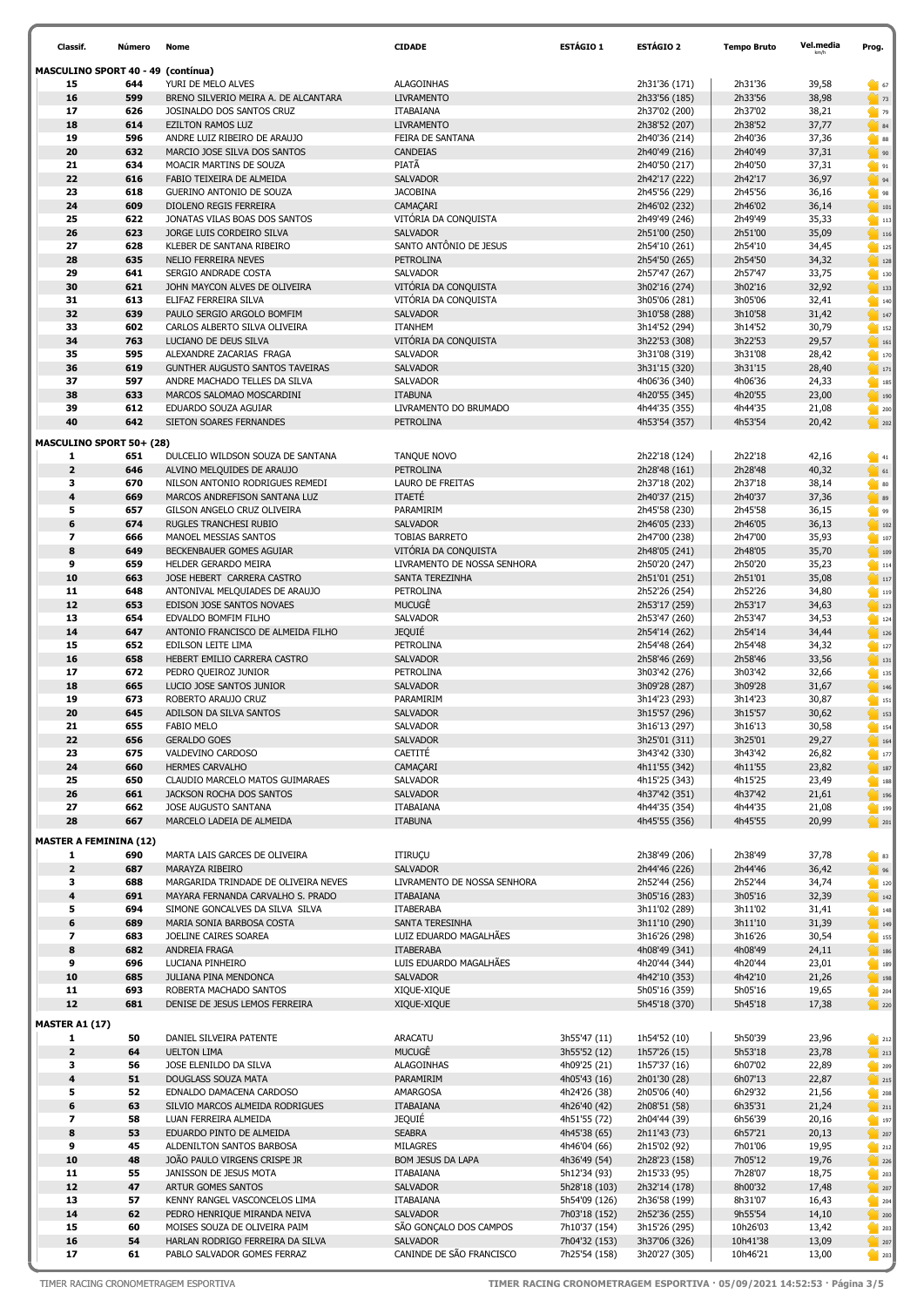| Classif.                      | Número     | Nome                                                            | <b>CIDADE</b>                           | ESTÁGIO 1                      | <b>ESTÁGIO 2</b>               | <b>Tempo Bruto</b> | Vel.media      | Prog.                                                                         |
|-------------------------------|------------|-----------------------------------------------------------------|-----------------------------------------|--------------------------------|--------------------------------|--------------------|----------------|-------------------------------------------------------------------------------|
| <b>MASTER A2 (29)</b>         |            |                                                                 |                                         |                                |                                |                    |                |                                                                               |
| 1                             | 16         | AGNALDO FERREIRA                                                | LUIS EDUARDO MAGALHÃES                  | 3h52'24 (8)                    | 1h50'34 (7)                    | 5h42'58            | 24,49          | 210                                                                           |
| $\overline{\mathbf{2}}$       | 81         | <b>HUGO COELHO</b>                                              | <b>SALVADOR</b>                         | 3h59'47 (14)                   | 1h55'23 (11)                   | 5h55'10            | 23,65          | $\bigcirc$ 212                                                                |
| 3                             | 66         | ADELSON CARVALHO MACIEL                                         | ALTO PARAISO DE GOIÁS                   | 4h02'28 (15)                   | 1h54'31 (9)                    | 5h56'59            | 23,53          | 213                                                                           |
| $\overline{\mathbf{4}}$       | 79         | HENRIQUE DA SILVA FIGUEIREDO                                    | <b>EUNÁPOLIS</b>                        | 4h08'04 (19)                   | 2h02'56 (33)                   | 6h11'00            | 22,64          | $\frac{1}{2}$ 216                                                             |
| 5                             | 94         | WEDERSON REZENDE DA SILVA                                       | <b>RIBEIRÓPOLIS</b>                     | 4h14'36 (26)                   | 2h02'55 (32)                   | 6h17'31            | 22,25          | 212                                                                           |
| 6                             | 73         | EDMUNDO CARDOSO DE SOUZA NETO                                   | VITÓRIA DA CONQUISTA                    | 4h22'09 (35)                   | 2h03'32 (35)                   | 6h25'41            | 21,78          | 208                                                                           |
| $\overline{\phantom{a}}$<br>8 | 76<br>91   | ELTON MARCILIO FERREIRA DE OLIVEIRI<br>ROGERIO SOUZA DE AZEVEDO | <b>IRAQUARA</b><br><b>SALVADOR</b>      | 4h20'33 (31)<br>4h25'20 (39)   | 2h09'29 (63)                   | 6h30'02<br>6h30'48 | 21,54<br>21,49 | 216                                                                           |
| 9                             | 69         | AROLDO ARAUJO                                                   | <b>IBICOARA</b>                         | 4h32'43 (49)                   | 2h05'28 (42)<br>2h06'36 (45)   | 6h39'19            | 21,04          | $\frac{1}{210}$<br>208                                                        |
| 10                            | 74         | EDSON PINTO DE ALMEIDA                                          | PALMEIRAS                               | 4h28'54 (45)                   | 2h13'57 (89)                   | 6h42'51            | 20,85          | $\frac{1}{214}$                                                               |
| 11                            | 70         | CARLOS EDUARDO SOUZA PIRES                                      | <b>SEABRA</b>                           | 4h37'10 (56)                   | 2h12'13 (80)                   | 6h49'23            | 20,52          | 205                                                                           |
| 12                            | 85         | LUIZ GUSTAVO ZAMORANO                                           | <b>SALVADOR</b>                         | 4h37'56 (58)                   | 2h12'13 (79)                   | 6h50'09            | 20,48          | 209                                                                           |
| 13                            | 90         | ROBERTO LOPES DA                                                | PARAMIRIM                               | 4h50'40 (71)                   | 2h17'13 (101)                  | 7h07'53            | 19,63          | 214                                                                           |
| 14                            | 77         | ELVILSON PIRES SA TELES                                         | FEIRA DE SANTANA                        | 5h14'18 (95)                   | 2h19'59 (110)                  | 7h34'17            | 18,49          | 206                                                                           |
| 15                            | 84         | LUCAS LAUDELINO CORREIA                                         | <b>ITANHEM</b>                          | 5h36'35 (110)                  | 2h28'25 (160)                  | 8h05'00            | 17,32          | 203                                                                           |
| 16                            | 92         | THIAGO CARNEIRO LOPES                                           | <b>PETROLINA</b>                        | 5h28'49 (104)                  | 2h37'05 (201)                  | 8h05'54            | 17,29          | 210                                                                           |
| 17                            | 75         | EDVALDO GUEDES QUEIROZ JUNIOR                                   | CANINDE DE SÃO FRANCISCO                | 5h38'21 (116)                  | 2h31'39 (172)                  | 8h10'00            | 17,14          | 202                                                                           |
| 18<br>19                      | 83<br>86   | JUNIOR DONATO<br>MARCIO SOARES DOS SANTOS                       | VITÓRIA DA CONQUISTA<br>CAMAÇARI        | 5h38'18 (115)<br>5h42'07 (120) | 2h33'59 (186)                  | 8h12'17<br>8h15'31 | 17,06<br>16,95 | 205                                                                           |
| 20                            | 82         | JOSE WILSON LIMA                                                | <b>ITABAIANA</b>                        | 5h36'36 (111)                  | 2h33'24 (183)<br>2h38'57 (208) | 8h15'33            | 16,95          | 201<br>$\Big $ 211                                                            |
| 21                            | 68         | AGENOR FIGUEIREDO DESIDERIO FILHO                               | <b>ABRANTES</b>                         | 5h55'54 (128)                  | 2h36'54 (197)                  | 8h32'48            | 16,38          | 205                                                                           |
| 22                            | 88         | MARCOS L A AGUIAR                                               | VITÓRIA DA CONQUISTA                    | 6h10'29 (135)                  | 2h49'15 (245)                  | 8h59'44            | 15,56          | $\bigcirc$ 206                                                                |
| 23                            | 78         | EVERTON UBALDO DOS SANTOS                                       | <b>ITABAIANA</b>                        | 6h25'08 (142)                  | 2h34'43 (187)                  | 8h59'51            | 15,56          | 200                                                                           |
| 24                            | 80         | HERICO SANTOS DA SILVA                                          | ARACAJU                                 | 6h25'02 (141)                  | 2h42'13 (221)                  | 9h07'15            | 15,35          | $\sim$ 204                                                                    |
| 25                            | 71         | DIEGO SAMUEL FELISARDO SILVA                                    | <b>ITABUNA</b>                          | 6h34'51 (147)                  | 3h32'58 (323)                  | 10h07'49           | 13,82          | 208                                                                           |
| <b>DNF</b>                    | 93         | THYEGO DE OLIVEIRA MATOS                                        | <b>ITABERABA</b>                        | 4h41'11 (60)                   |                                |                    |                |                                                                               |
| <b>DNF</b>                    | 72         | DIEGO SOUZA DOS REIS                                            | SANTO AMARO                             | 4h59'14 (81)                   |                                |                    |                |                                                                               |
| <b>DNF</b>                    | 89         | RAFAEL MARTINEZ C. RODRIGUES                                    | <b>BARREIRAS</b>                        |                                | 2h20'04 (113)                  |                    |                |                                                                               |
| <b>DNF</b>                    | 87         | MARCONDES BARBOSA FERREIRA                                      | BOM JESUS DA LAPA                       | 5h59'30 (130)                  |                                |                    |                |                                                                               |
| <b>MASTER B FEMININA (14)</b> |            |                                                                 |                                         |                                |                                |                    |                |                                                                               |
| 1                             | 711        | MARIA IEDA ARAUJO DE SAO LEAO                                   | MUCUGÊ                                  |                                | 2h33'37 (184)                  | 2h33'37            | 39,06          | $\frac{1}{2}$ 72                                                              |
| $\overline{2}$                | 710        | JIVANDA DO NASCIMENTO                                           | FÁTIMA                                  |                                | 2h36'43 (195)                  | 2h36'43            | 38,29          | $\begin{array}{ c c }\n\hline\n\end{array}$ 78                                |
| 3                             | 715        | SIL JORDAN                                                      | CAMAÇARI                                |                                | 2h46'37 (237)                  | 2h46'37            | 36,01          | $\begin{array}{ c c c }\n\hline\n\text{106}\n\end{array}$                     |
| $\overline{\mathbf{4}}$       | 698        | <b>ANDREA MARTINS</b>                                           | MATA DE SÃO JOÃO                        |                                | 2h48'05 (240)                  | 2h48'05            | 35,70          | 108                                                                           |
| 5<br>6                        | 700<br>713 | ANGELA ECA DE OLIVEIRA ALMEIDA<br>NADIA FONTONA SHIMIT          | <b>JEQUIE</b><br>LUIS EDUARDO MAGALHÃES |                                | 3h09'17 (286)<br>3h42'14 (328) | 3h09'17<br>3h42'14 | 31,70<br>27,00 | $\begin{array}{ c c c }\n\hline\n\textbf{145}\n\end{array}$<br>$\bigcirc$ 175 |
| $\overline{\phantom{a}}$      | 734        | MILENA CORREIA                                                  | <b>SALVADOR</b>                         |                                | 3h50'51 (335)                  | 3h50'51            | 25,99          | $\begin{array}{ c c c }\n\hline\n\textbf{180}\n\end{array}$                   |
| 8                             | 699        | ANETE ALVES PEREIRA MIRANDA                                     | LUIS EDUARDO MAGALHÃES                  |                                | 4h21'08 (346)                  | 4h21'08            | 22,98          | 191                                                                           |
| 9                             | 704        | DANIELA SIMOES GOMES MOSCARDINI                                 | <b>ITABUNA</b>                          |                                | 4h29'51 (348)                  | 4h29'51            | 22,23          | $\blacksquare$ 193                                                            |
| 10                            | 701        | CARINA MARTINS SANTA FE                                         | <b>ITABUNA</b>                          |                                | 4h55'41 (358)                  | 4h55'41            | 20,29          | $\frac{1}{203}$                                                               |
| 11                            | 697        | ALEXANDRA MARA GOULART NUNES MAMEDE                             | <b>BARREIRAS</b>                        |                                | 5h19'33 (362)                  | 5h19'33            | 18,78          | 208                                                                           |
| 12                            | 705        | ELISANDRA CURVELO SANTANA                                       | <b>ITABUNA</b>                          |                                | 5h23'24 (365)                  | 5h23'24            | 18,55          | 212                                                                           |
| 13                            | 703        | DANIELA CAMPOS AQUINO                                           | <b>GUANAMBI</b>                         |                                | 5h25'02 (366)                  | 5h25'02            | 18,46          | 213                                                                           |
| 14                            | 709        | ISA MARA ARANHA DA SIVA                                         | <b>BUERAREMA</b>                        |                                | 5h29'23 (367)                  | 5h29'23            | 18,22          | 215                                                                           |
| <b>MASTER B1 (26)</b>         |            |                                                                 |                                         |                                |                                |                    |                |                                                                               |
| 1                             | 101        | <b>FABIO BRITO ROCHA</b>                                        | VITÓRIA DA CONQUISTA                    | 4h06'22 (18)                   | 2h03'49 (36)                   | 6h10'11            | 22,69          | 216                                                                           |
| $\overline{2}$                | 19         | ANTONIO JOSE REIS OLIVEIRA                                      | LUIZ EDUARDO MAGALHÃES                  | 4h12'54 (25)                   | 2h01'29 (27)                   | 6h14'23            | 22,44          | $\sim$ 211                                                                    |
| з                             | 96         | ADRIANO SANTOS ALMEIDA                                          | <b>ITABERABA</b>                        | 4h15'05 (27)                   | 2h02'21 (30)                   | 6h17'26            | 22,26          | 210                                                                           |
| 4<br>5                        | 113        | JURACY SANTOS COUTO                                             | SÃO PAULO<br><b>BARRA DA ESTIVA</b>     | 4h16'04 (28)                   | 2h03'08 (34)                   | 6h19'12            | 22,15          | $\overline{\phantom{a}}$ 211                                                  |
| 6                             | 124<br>110 | WAGNER GONCALVES SILVA<br>JOAO RICARDO BECKER                   | <b>EUNÁPOLIS</b>                        | 4h11'47 (24)<br>4h19'23 (30)   | 2h07'44 (53)<br>2h00'57 (25)   | 6h19'31<br>6h20'20 | 22,13<br>22,09 | 216                                                                           |
| $\overline{\mathbf{z}}$       | 119        | POMPILIO DE LIMA JUNIOR                                         | VITÓRIA DA CONQUISTA                    | 4h16'21 (29)                   | 2h07'00 (49)                   | 6h23'21            | 21,91          | $\frac{1}{211}$<br>213                                                        |
| 8                             | 116        | LEIDSON SFAT V. DE OLIVEIRA                                     | <b>ALAGOINHAS</b>                       | 4h21'25 (33)                   | 2h05'20 (41)                   | 6h26'45            | 21,72          | $\frac{1}{2}$ 211                                                             |
| 9                             | 103        | FABRICIO TOURINHO SANTOS                                        | MUCUGÊ                                  | 4h25'58 (40)                   | 2h16'18 (99)                   | 6h42'16            | 20,88          | 218                                                                           |
| 10                            | 109        | JOAO PAULO CHAVES CAMARA                                        | SALVADOR                                | 4h36'59 (55)                   | 2h09'20 (60)                   | 6h46'19            | 20,67          | 206                                                                           |
| 11                            | 105        | FRANSLEY VIEIRA SA                                              | <b>JEQUIÉ</b>                           | 4h42'51 (62)                   | 2h15'07 (93)                   | 6h57'58            | 20,10          | 212                                                                           |
| 12                            | 118        | MARCELO VALENCIANO                                              | VITÓRIA DA CONQUISTA                    | 4h47'54 (69)                   | 2h11'46 (75)                   | 6h59'40            | 20,02          | 207                                                                           |
| 13                            | 117        | LEONARDO SFAT V. DE OLIVEIRA                                    | ALAGOINHAS                              | 4h58'11 (79)                   | 2h09'27 (62)                   | 7h07'38            | 19,64          | 205                                                                           |
| 14                            | 97         | ANDERSON OLIVEIRA DE ALMEIDA                                    | <b>BARREIRAS</b>                        | 4h55'28 (75)<br>4h58'06 (78)   | 2h23'56 (133)<br>2h25'27 (143) | 7h19'24            | 19,12          | 216                                                                           |
| 15<br>16                      | 121<br>108 | RUI CARLOS ALVES MACHADO<br>IVAN LOPES LIMA                     | LAGARTO<br><b>ITABERABA</b>             | 5h04'31 (88)                   | 2h23'44 (132)                  | 7h23'33<br>7h28'15 | 18,94<br>18,74 | 215<br>209                                                                    |
| 17                            | 106        | <b>GIULYANO LIMA</b>                                            | <b>SALVADOR</b>                         | 5h06'04 (91)                   | 2h22'19 (125)                  | 7h28'23            | 18,73          | 207                                                                           |
| 18                            | 111        | JOHN WILLYAN LOPES DE SOUZA                                     | <b>PETROLINA</b>                        | 5h01'09 (85)                   | 2h27'22 (154)                  | 7h28'31            | 18,73          | 214                                                                           |
| 19                            | 123        | VAGNER CERQUEIRA BATISTA                                        | INHAMBUPE                               | 5h44'46 (121)                  | 2h24'04 (135)                  | 8h08'50            | 17,18          | $\begin{array}{ c c c }\n\hline\n\textbf{195}\n\end{array}$                   |
| 20                            | 104        | FRANKLIN RIOS DA SILVA                                          | <b>JACOBINA</b>                         | 5h49'17 (123)                  | 2h36'37 (194)                  | 8h25'54            | 16,60          | $\sim$ 204                                                                    |
| 21                            | 112        | JOSE AMINTAS DA SILVA                                           | CANINDE DE SÃO FRANCISCO                | 6h05'17 (133)                  | 2h26'34 (150)                  | 8h31'51            | 16,41          | $\frac{1}{2}$ 198                                                             |
| 22                            | 114        | JURANDI SILVA GOMES                                             | <b>ITAPETINGA</b>                       | 5h35'33 (108)                  | 2h58'55 (270)                  | 8h34'28            | 16,33          | $\frac{1}{2}$ 226                                                             |
| 23                            | 100        | EDSON NEVES COSTA                                               | ALAGOINHAS                              | 6h12'06 (136)                  | 2h38'15 (203)                  | 8h50'21            | 15,84          | 200                                                                           |
| 24                            | 122        | THIAGO FERREIRA LIMA                                            | PETROLINA                               | 6h31'19 (146)                  | 2h28'24 (159)                  | 8h59'43            | 15,56          | $\begin{array}{ c c c }\n\hline\n\text{194}\n\end{array}$                     |
| 25<br><b>DNF</b>              | 107<br>95  | ISAK JOSE DE MACEDO<br>ACLEYDSON BATISTA DE JESUS               | ALAGOINHAS<br><b>ESTÂNCIA</b>           | 6h12'06 (137)                  | 3h46'43 (333)<br>2h29'37 (163) | 9h58'49            | 14,03          | 217                                                                           |
|                               |            |                                                                 |                                         |                                |                                |                    |                |                                                                               |
| <b>MASTER B2 (17)</b>         |            |                                                                 |                                         |                                |                                |                    |                |                                                                               |
| $\mathbf{1}$                  | 137        | JOCINEY ARGOLO OLIVEIRA                                         | AMARGOSA                                | 4h21'45 (34)                   | 2h11'58 (77)                   | 6h33'43            | 21,34          | 218                                                                           |
| $\overline{\mathbf{2}}$       | 130        | AUGUSTO SCANTAMBURLO COSTA                                      | <b>SALVADOR</b>                         | 4h33'54 (50)                   | 2h11'08 (70)                   | 6h45'02            | 20,74          | $\frac{1}{2}$ 210                                                             |
| 3<br>$\boldsymbol{4}$         | 146<br>135 | VALDINO CUNHA DE OLIVEIRA<br>FABIO RENE OSORIO TEIXEIRA         | <b>ITABUNA</b><br>SANTO AMARO           | 4h45'13 (64)<br>5h03'43 (87)   | 2h19'00 (108)<br>2h15'27 (94)  | 7h04'13<br>7h19'10 | 19,80<br>19,13 | 215                                                                           |
| 5                             | 134        | EXPEDITO DE SANTANA SANTOS                                      | MONTE SANTO                             | 5h05'01 (89)                   | 2h20'34 (117)                  | 7h25'35            | 18,85          | 202<br>206                                                                    |
| 6                             | 143        | ELIUDES MIRANDA                                                 | <b>ITAPÉ</b>                            | 5h10'56 (92)                   | 2h25'08 (140)                  | 7h36'04            | 18,42          | $\frac{1}{211}$                                                               |
| 7                             | 126        | ALEXANDRE SOLLER GIMENEZ                                        | SALVADOR                                | 5h16'05 (99)                   | 2h20'08 (114)                  | 7h36'13            | 18,41          | 205                                                                           |
| 8                             | 127        | AMARO JOSE DE BARROS GUIMARAES                                  | <b>PETROLINA</b>                        | 5h37'26 (113)                  | 2h32'47 (180)                  | 8h10'13            | 17,14          | 206                                                                           |
| 9                             | 141        | MARCO VINICIUS DE C CARDOSO                                     | VITÓRIA DA CONQUISTA                    | 6h04'50 (131)                  | 2h58'13 (268)                  | 9h03'03            | 15,47          | 213                                                                           |
| 10                            | 144        | SALVADOR DENISSON BATISTA DA SILVA                              | <b>ITABAIANA</b>                        | 6h20'44 (139)                  | 2h52'16 (253)                  | 9h13'00            | 15,19          | 209                                                                           |
| 11                            | 145        | SERGIO FREITAS DE OLIVEIRA                                      | CANINDE DE SÃO FRANCISCO                | 7h18'58 (157)                  | 3h19'18 (302)                  | 10h38'16           | 13,16          | 202                                                                           |
| 12                            | 138        | MARCIO NOBRE LEITE                                              | <b>ITABUNA</b>                          | 7h01'35 (151)                  | 5h34'10 (368)                  | 12h35'45           | 11,11          | $\frac{1}{2}$ 213                                                             |
| <b>DNF</b><br><b>DNF</b>      | 142<br>136 | MARCOS OLIVEIRA BARRETO<br>JALVES MARCELO HORA DE ANDRADE       | SALVADOR<br>VITÓRIA DA CONQUISTA        | 4h35'17 (51)                   | 2h12'14 (81)                   |                    |                |                                                                               |
|                               |            |                                                                 |                                         |                                |                                |                    |                |                                                                               |

TIMER RACING CRONOMETRAGEM ESPORTIVA TIMER RACING CRONOMETRAGEM ESPORTIVA · 05/09/2021 14:52:55 · Página 4/5